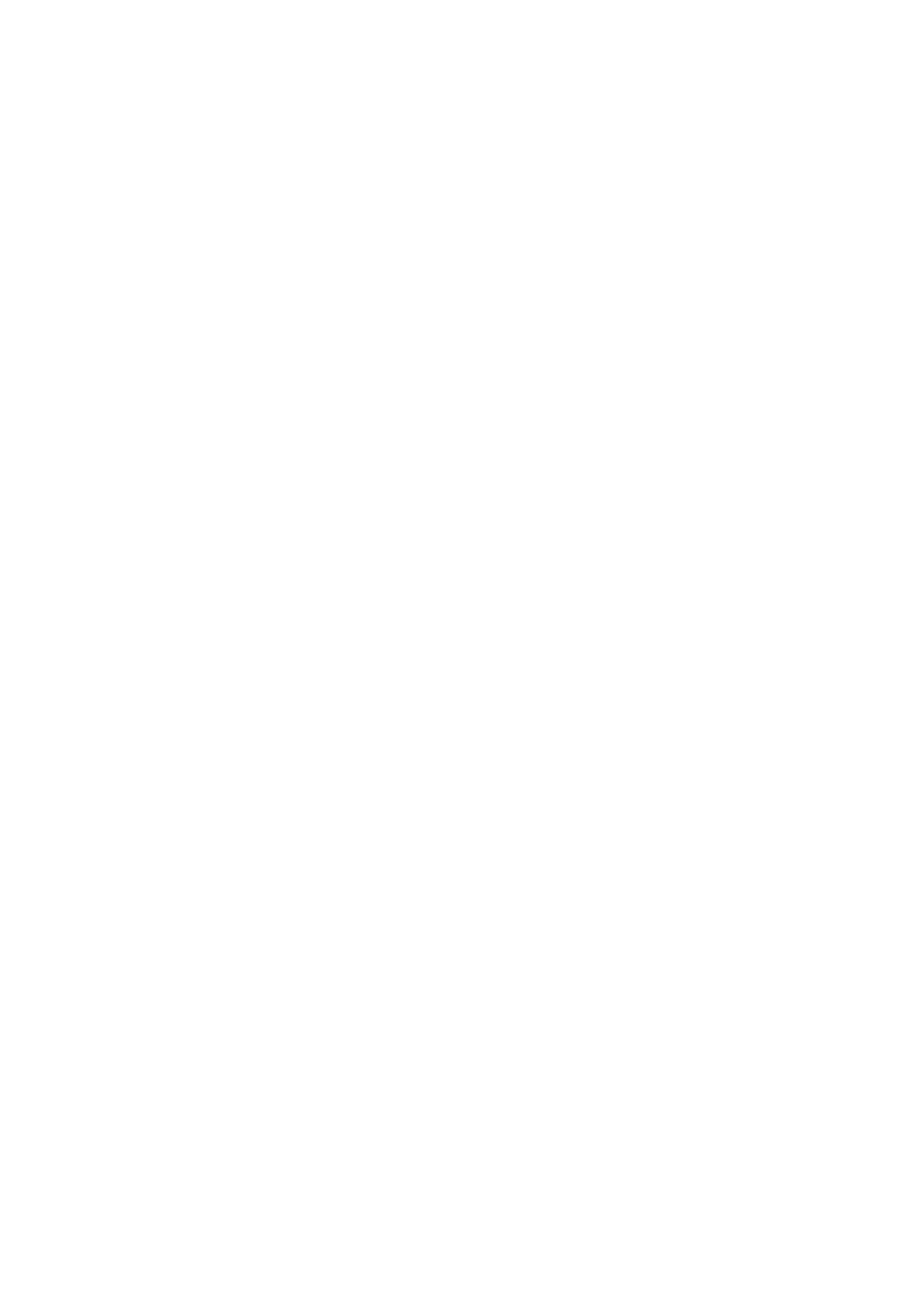#### **WITNESS**

Ms Angela Jackson, Senior Consultant, Equity Economics.

**The CHAIR**: Welcome to the public hearings for the Public Accounts and Estimate Committee's Inquiry into Gender Responsive Budgeting. Welcome, Angela Jackson; thank you for coming today. Can I just ask that all mobiles be turned off or to silent. All evidence taken by this Committee is protected by parliamentary privilege, and therefore you are protected against any action for what you say here today, but if you go outside and repeat the same things, including on social media, those comments may not be protected by this privilege.

Angela, you will be provided with a proof version of the transcript for you to check. Verified transcripts, PowerPoint presentations and handouts will be placed on the committee's website as soon as possible. If we have any media present in the gallery today, we remind you that cameras must remain focused only on the person speaking. Operators must not pan the public gallery, the Committee or witnesses, and filming and recording must cease immediately at the completion of the hearing. Broadcasting or recording of this hearing by anyone other than the accredited media is not permitted.

It was remiss of me in my opening remarks not to acknowledge the traditional custodians of the land on which we meet and pay my respects to their elders past, present and emerging.

Thank you, Angela, for coming along today. We invite you to make a 15-minute presentation to the committee.

**Ms JACKSON:** I am not sure I will quite go for 15 minutes. I would like to first of all acknowledge my coauthor Dr Leonora Risse, who is currently at Harvard, so she could not be with us today, but she has made a big contribution, and if you read through the paper, you will see that. I would also like to acknowledge the traditional owners of the land on which we meet, their elders past, present, future and emerging.

Look, I think the thing to really start with is what is gender responsive budgeting and why are we interested in it. At its best it should ensure that the full force of government policy and spending is working towards gender equity. Now, this is important because it is a good social objective, and I think it is one that we as feminists around the room would all share—that men and women are equal, and in society we want government policy and government spending to be working towards that aim. But it is also important economically, as an economic objective in its own right. We know that more equal societies are more productive societies. So as part of a budget process, which is generally the government's most important economic statement of a year, we want to make sure that the spending and the policies in that budget are fulfilling that objective as well.

We did a bit of a review of international best practice, and the short answer is that there are a lot of different approaches to this around the world. Different governments and different societies will take different approaches that will meet their needs and their systems of government and how it operates. But there are some things that we can draw from that international practice. One is that you need a legislative framework, that to really embed gender responsive budgeting into your systems and into your processes it needs to have that legislative basis. Otherwise it can change; it can be abolished, as we saw happen at the federal level in 2014. So that legislative framework is important.

The second is that the ministry of finance itself, the Treasury, needs to lead this. It cannot be seen as a side issue, it cannot be seen as a women's issue; it must be at the core of your economic policy and of your decisionmaking, and that ultimately occurs through a budget process in your Treasury or your finance department. It does need to involve a broader coalition, so you want it to involve the broader society, the other government departments, but that leadership role remains. It should align with your broader gender plans and goals. So you need to have targets. You need to have an idea of what you are trying to achieve, and gender responsive budgeting needs to respond to that and feed into that process. All levels of government, if you like, have a role to play.

So in an Australian context it is federal, it is state, it is local government; everyone has a role in this process. I think for Victoria one thing to keep in mind is that it is more than a women's budget statement. It is more than just collecting together the things and the good things we are doing for women. Yes, that is important, and it is important that we can see it and it is transparent, but the reality is that all government policies are impacting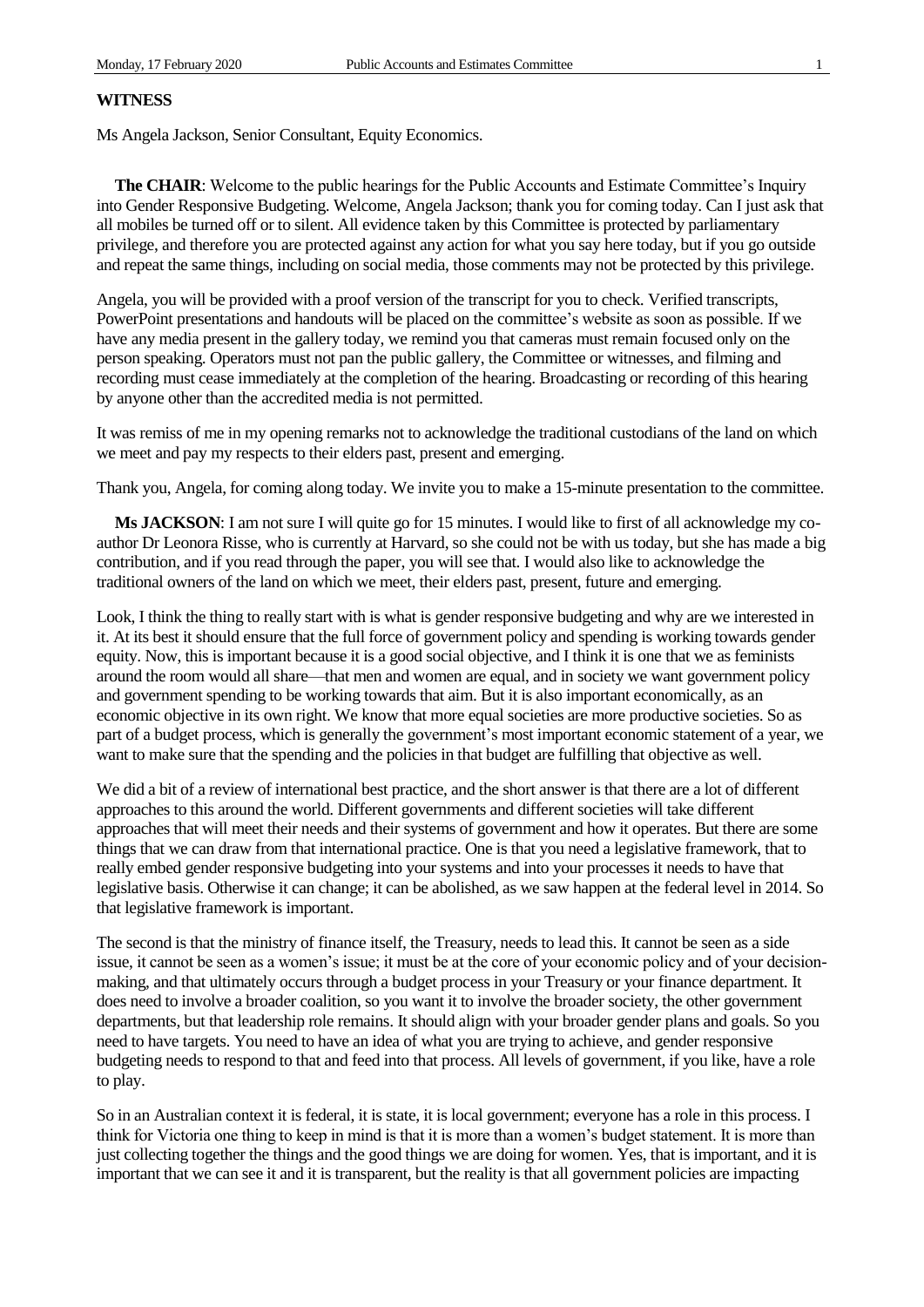women, and we need to understand how that is occurring, when and where. It is not always going to be particularly obvious.

I worked on seven Commonwealth budgets. I worked on policies from the baby bonus through to paid maternity leave. I understood what the impact on women of those policies was. But when I came to help the National Foundation of Australian Women do their gender lens—I do the health component of that every year—for the first thing I really struggled. It was like, 'Okay, cervical cancer: tick—women. But how, for example, does the GP co-payment impact women? And just having that lens of, 'This is not a policy aimed at women; this is a policy that affects everybody the same, surely'. But it does not, because women go to the GP more often. Women are poorer, so the impacts and the gender impacts of those policies are greater for women. That is what we are really trying to get to with gender responsive budgeting, understanding that any policy can have gender impacts. What are they? Is everything that government is doing impacting men and women equally? Is it trying to achieve the goals of gender equity?

So that is my opening statement, and I am happy to take questions on the submission or anything I have said or anything more broadly.

**The CHAIR**: Thanks very much. I will open it up for questions. Richard, did you have a question to kick us off?

**Mr RIORDAN**: In your analysis of trying to get systems to think not, as you said, about whether it is good for women or bad for women but about everything we do regardless of that lens, as we go forward in our community and society, as we are developing systems and processes that try to exclude gender altogether so we are looking at gender-neutral approaches to things, how does that affect gender budgeting for the growing cohort of people or structures or groups that do not wish to have gender identified in the way they think about their life or services government should provide? How does that fit with that concept?

**Ms JACKSON**: I think it fits perfectly within it. I think a comprehensive view of gender responsive budgeting would look at gender, but it would also look at other groups—so how gender interacts with whether you are from an LGBTIQ community or whether you are from a non-English-speaking-background community or a low socio-economic one. So it would look at those intersectional issues, and you would definitely want to bring out the fact that, yes, this policy may have an impact on somebody who does not have a gender that they identify with or who identifies with a different gender to what they were born with. That would be part of gender responsive budgeting as I would see it, very much.

**Mr HIBBINS**: Can you go into a bit more detail in terms of what this legislative framework might look like that you talked about and what would be the key aspects of that?

**Ms JACKSON**: Well, I think what you would do is set something out a bit like how at the federal level you have the *Charter of Budget Honesty Act*, for example, which sets out some pretty clear frameworks about things that need to get done, including the intergenerational report. So you would have a framework that would say, 'The Government needs to consider these things when it's considering policies', and then maybe every year—or if that is too resource intensive you might make it every four or five years—you would have an assessment of how the budget is doing in terms of meeting the goals that are set out.

**Mr MAAS**: In terms of adopting best practice, you said there were several examples and several different approaches. You also mentioned the importance of Treasury as well.

#### **Ms JACKSON**: Yes.

**Mr MAAS**: What sort of role would you see Treasury playing in Victoria?

**Ms JACKSON**: For me anyway, I think Treasury would need to lead the process. It leads the budget process. The first part as I would see it would be that new budget proposals that are coming through have to have a gender impact assessment done as part of the budget process. Obviously Treasury running the budget process has an important role in advising departments whether they have met the requirements of that and gatekeeping that role. Then the second part would be looking at how we are doing and our current spending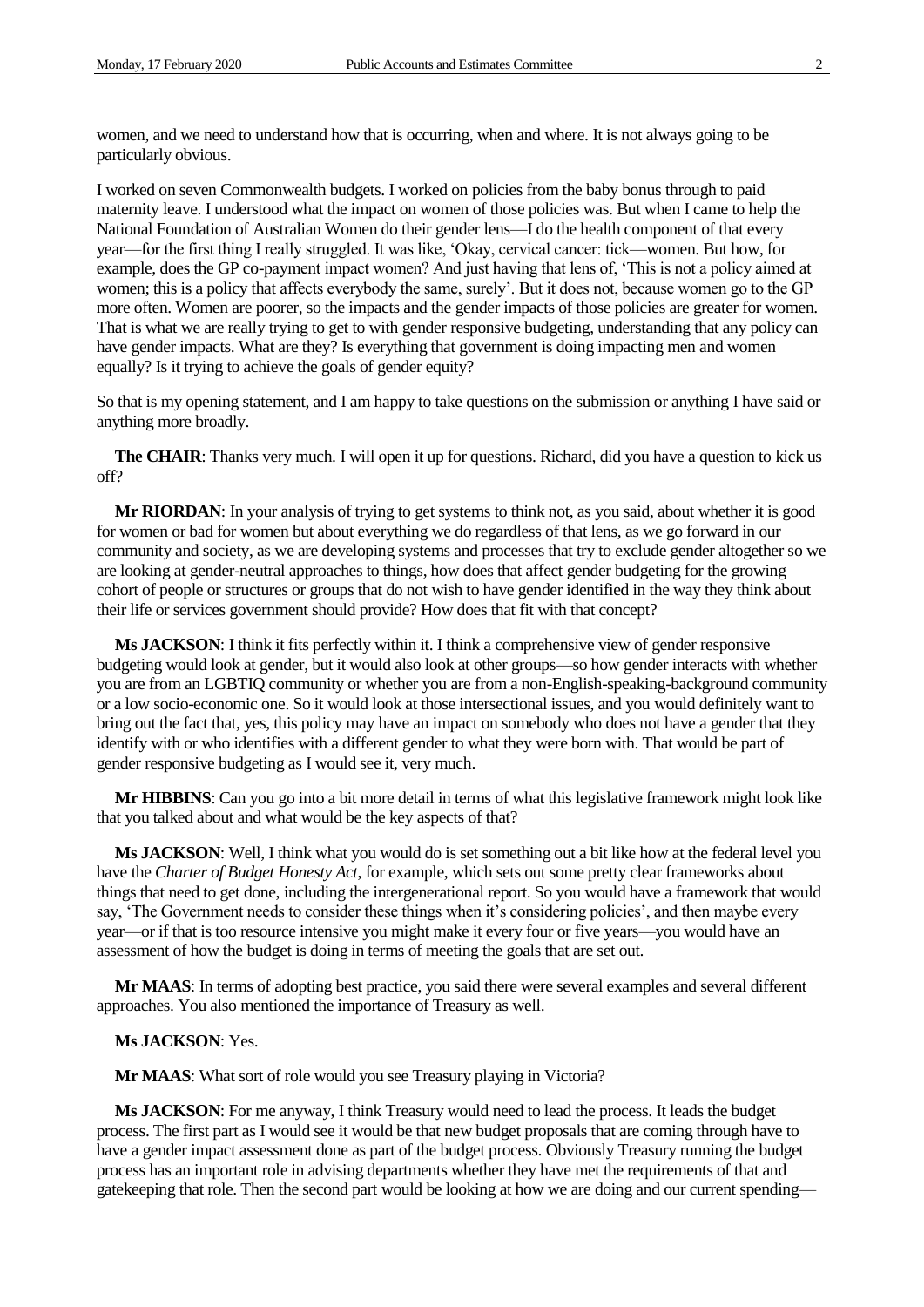are we doing a good job or a bad job? That is quite specialised distributional analysis. I think for me, if Treasury led that, as it does the IGR at the federal level, you would get the top economists in your Government doing that work. It would embed within Treasury the importance of it, and I think if they take that leadership role, you will see, I guess, quicker adaptation also at the departmental level, because they will see it as more important, whereas if it is off to the side it can often get forgotten. It is not always in the room as well. I think my issue probably with the Office for Women doing it and taking that leadership role is they are not in the room for every decision, whereas Treasury is always in the room. So, yes, that would be why I would say that.

**Mr MAAS:** And is that what we are seeing at a federal level happening?

**Ms JACKSON**: No. I think if you go internationally, people are always still talking about Australia and the Hawke-Keating Government, which they do in economic reform in Australia as well, but they are still talking about 1983–84. So they introduced the women's budget statement, and it was distributional analysis and it was world leading. It really petered out, and so by the time it was abolished in 2013 it was again a glossy of the budget, it was a list of measures and that distributional analysis had gone. So that capacity is not within the Treasury federally either. There is a question of whether that is something that happens in the future.

Certainly internationally, if you look at Canada, if you look at what the IMF is pushing for, this is where it is at in terms of what budgets should be doing, and Australia really has dropped the ball, if you like. Now, Victoria I think is starting to lead the way in Australia in really looking at this issue and looking at how it can better do gender responsive budgeting, but in terms of internationally Australia is no longer the leader it was.

**Ms STITT**: I found that fascinating, what you said about 'Treasury is always in the room', because a number of organisations have made submissions around the Office for Women having a role, but I think the evidence you have just given is pretty strong—being 'in the room'. How can you ensure that we do not just have a tick-and-flick kind of response to this issue and how do we actually take it from monitoring to outcomes for women?

**Ms JACKSON**: Sorry, I should say I think the Office for Women has a very important role to play; it is not that they do not. It is just in terms of, 'Where does that expertise and skill come in and where does the decisionmaking come in?'. And that is, I think, about proper resourcing. It is about giving it status within the department of Treasury so that it is seen as something that is a good thing to do. I think if you can get those things right and you have the legislative framework, then good people will go there, it will be elevated politically as an issue and you will get that. But it comes down to political will; it comes down to who is making the decisions and wanting to see the quality of that information. But, yes, I would say resources and making sure that it has the status within Treasury are important.

**Mr D O'BRIEN**: Can I just go back to the definition of 'gender responsive budgeting'? Is it only about women and how it impacts on women?

**Ms JACKSON**: Well, that is an interesting question because, no, it is not, because some policies can have a differential impact; you can think about, for example, suicide rates—

**Mr D O'BRIEN:** That is exactly where I was going to go.

**Ms JACKSON**: where men are three times more likely to suicide. So you can certainly have approaches which go, 'Well, this will impact here and there'. It does not necessarily just have to be about your gender targets; you can look at policies through the gender lens and see that, 'We have this differential. This policy will help in this circumstance and these men in this particular circumstance'. I see it as being, yes, more than just about women versus men as to say, 'We must always lift women up, and a policy can't help men more'.

**Mr D O'BRIEN:** Yes, because obviously the work that you do for the national foundation of women is—

**Ms JACKSON**: Yes, that is right; it is.

**Mr D O'BRIEN**: It is a women's lens over the budget.

**Ms JACKSON**: Yes.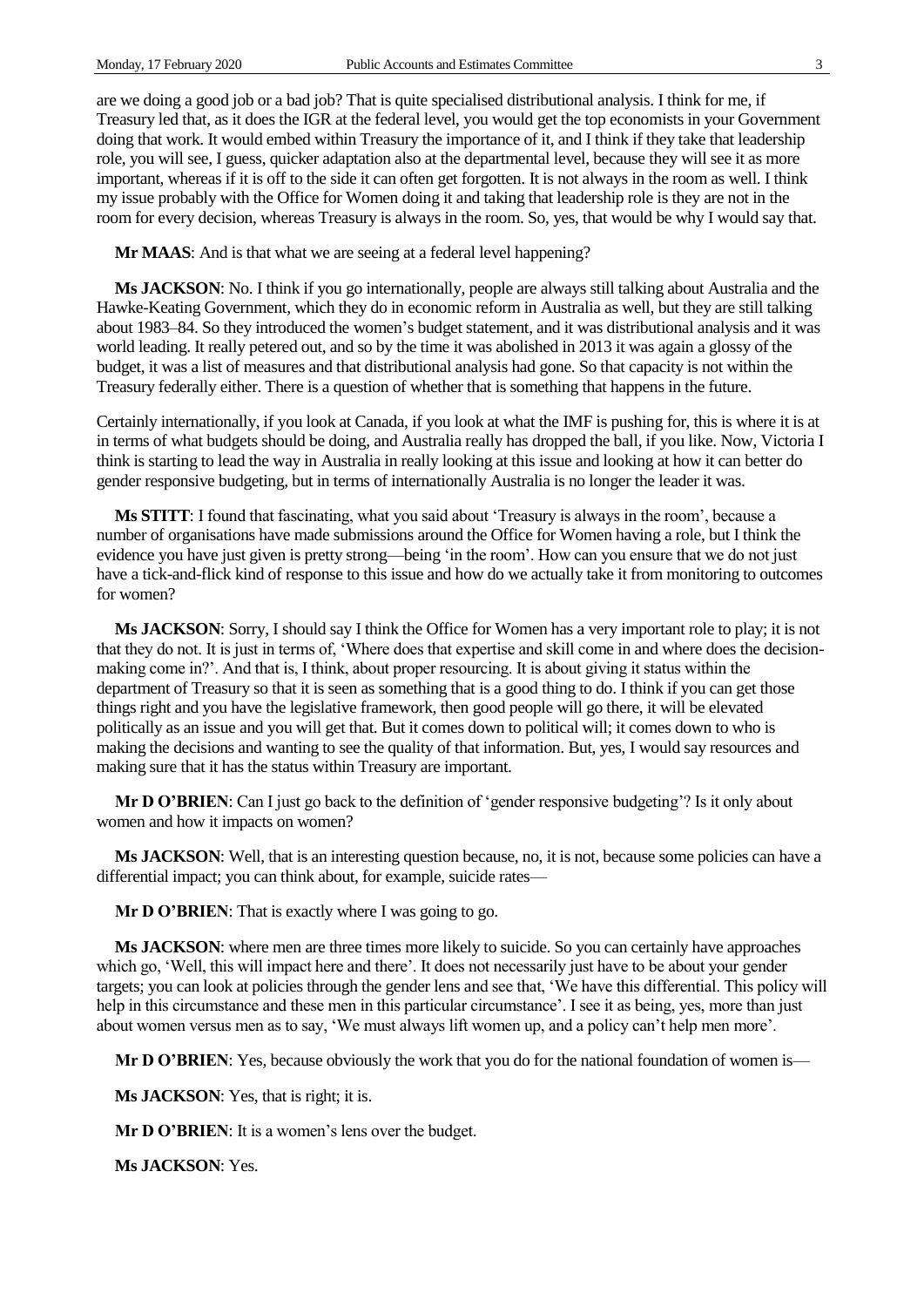**Mr D O'BRIEN**: Is there any value, though, in there being any focus on how a budget impacts men? Like you said, suicide, workplace injury, a whole range of things—

**Ms JACKSON**: Incarceration rates.

**Mr D O'BRIEN**: Incarceration rates—exactly.

**Ms JACKSON**: Yes. And I think if you look at the Canadian example, they certainly look at where differentials can go either way. The focus is because the reality is that most of the inequality in society is women's, but there are certainly policy areas where men have a greater burden, suicide being a less—

**Mr D O'BRIEN**: Obvious.

**Ms JACKSON**: obvious example.

**Mr D O'BRIEN:** Can I just ask too: so how long ago were you in Treasury?

**Ms JACKSON**: I have never been at Treasury, so I started my career—

**Mr D O'BRIEN**: Sorry, at PM and C.

**Ms JACKSON**: Yes, PM and C. So it is almost 10 years since I worked for the Minister for Finance—

**Mr D O'BRIEN**: Okay, so this is sort of a question following up Gary's question. If we were to go to Treasury in Canberra, would we find anyone giving us any value on this topic?

**Ms JACKSON**: From my experience, they will have the capabilities to do the distributional analysis. There is no doubt they have those skills. Are they doing it? Probably not, other than for very specific policies, I would assume, but certainly not systematically, no.

**Ms RICHARDS**: Actually, a good segue from Danny's question—you have spoken about having some experience working in the federal system. Are there other jurisdictions in Australia that we also should be looking at working with in partnership with some of our gender responsive budgeting? I am thinking about things like dental and vaccinations—all sorts of areas where there are partnership agreements that we have with the Commonwealth, but also where there are interesting approaches that are taken in other states. Are there any other places where you think we should be working in partnership?

**Ms JACKSON**: Not that I am aware. I think there is not a lot going on, and I could be wrong about this, but my understanding is that it was done across Australia, and it has really just sort of faded away. That is my understanding, but I could be wrong about that. It could be that, I am not sure, Western Australia—but certainly not New South Wales and not in South Australia.

**Mr RIORDAN**: With the gender budget lens that you put over a budget increasingly we are seeing, depending on what the political situation of the day is, as we put other lenses over—so we might have an Indigenous lens or a CALD lens or whatever lens is in the news of the day to put over—I am wondering about your response on whether, sometimes if we end up with too many lenses, we can get dragged away from the greater good of a purpose. So for an example, rather than looking at the population and the people in the community as Victorians, as Australians, as the case may be, and just wanting to help everybody, we can end up microing down and losing focus on what we are trying to do. Is there any risk in these types of analyses of getting too far down a rabbit hole to solve a problem, whereas if we took a step back and looked at it more broadly and looked at people rather than whether they are women, men, born in Australia, not born in Australia, of a small community, in the suburbs—breaking it down? Is there any risk of that happening when we put these lenses over rather than viewing them as the population or the community or the electorate we are wanting to look after?

**Ms JACKSON**: I think when you have got embedded inequality, so you have got two groups of people who were treated differently systematically, by policy and by historical fact, it is important to acknowledge—and like I said you are accepting that you think gender equity is an important objective as a society but also as an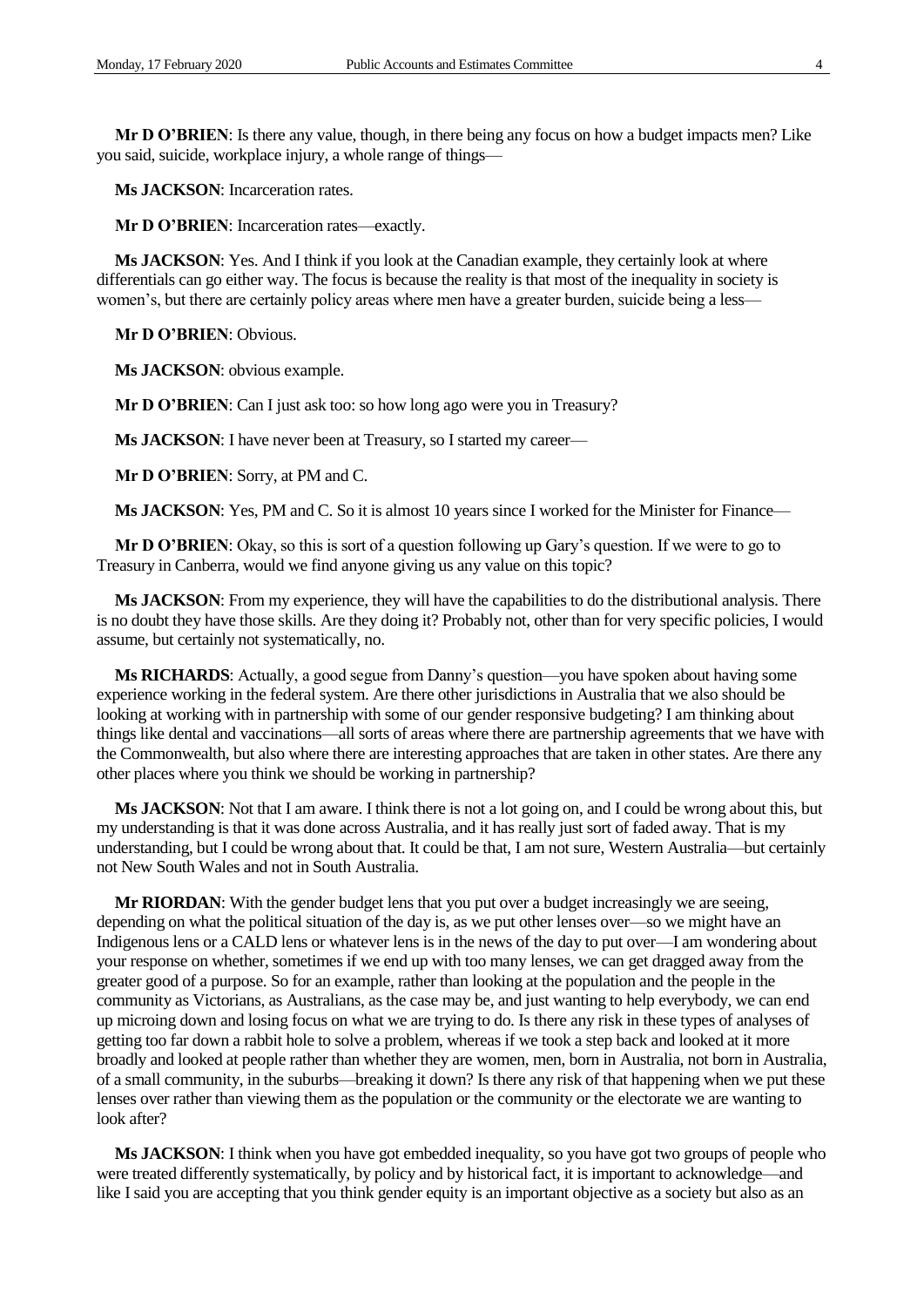economy—that it is an important objective, and so you approach it with that, that unless you look at things and look at what their impact is, then you can be inadvertently making that issue worse not better, because there are systematic biases that we all carry. We may see things and go, 'Well, this is equal', but actually it is not at all, because it is impacting one group more than another, and unless we do that analysis we do not know. So we can just inadvertently make an issue or a problem worse for either Indigenous Australians or for women. Usually gender responsive budgeting will look at that intersectionality, so it will look at, 'Does this particularly impact Indigenous women or other groups as well?'. So it is not just looking at women versus men. It would be looking at some of those subgroups as well.

**Ms VALLENCE**: Thanks very much for your time today. I will pick up on one of the areas that my colleagues have touched on—and that is Treasury and how you see Treasury's involvement is key to this. You mentioned before about resourcing. What do you in your experience working and being a veteran of budgets—

**Ms JACKSON**: Too many, yes.

**Ms VALLENCE**: I am not sure who wrote that one, but I would take that as a compliment if I were you. In terms of that, the resourcing that you mentioned—resourcing it properly if you wanted to do this—can you take us a little bit through how you see that and what sort of additional cost it would be on a Treasury department and therefore the Government's budget to expedite what you see as the proper gender responsive budgeting process?

**Ms JACKSON**: To be honest it is one of those situations where putting a figure on it is always difficult. You have to go through a proper costing process. We would not be talking about something that would be more than probably half a million dollars a year, I would imagine, but I do not want to be held to that. You would need it resourced with one senior person probably and a couple of more junior people on an ongoing basis. That might need to ramp up if a big report was coming out. It would mainly be a facilitating role to help departments, I think, know what they needed to do for the budget process and ensuring that as budget bids come through that that proper analysis is being done. And then if it was going to produce reports, sort of like the IGR—

I am sure there must be resourcing in the budget for the IGR—I cannot remember what it is—the intergenerational report. You know, you might ramp that up every four or five years so that they have the resources they need.

**Ms VALLENCE**: Thanks for that. So that is in terms of the public service side of things and costing that to expedite this. Has there been any analysis done, or what is your experience in relation to government having a greater focus or a legislative focus on gender responsive budgeting—how that might impact in some communities that may be more isolated communities, that have smaller businesses, less ability to be fully gender diverse? I do not know if you know what I am getting at.

**Ms JACKSON**: I think you are probably going towards government procurement maybe or government services more generally. I mean, I think ultimately the whole economy will benefit if it is more equal, so I think that is something to always keep in mind, and that if government policies are promoting that, then that is only a good thing for society and for the economy more broadly.

In terms of, I guess, the legislative requirements, I would not see gender responsive budgeting per se putting an impetus on the private sector. It could impact obviously non-profits or people contracting with government if there are mitigating policies to maybe counterbalance. If there is seen to be, for example, a construction project that 'This will benefit men more than women', and so we are going to say, 'You need to hire so many women', for smaller businesses that could have an impact. But then equally it may be advantageous, because we know that having more women in the workplace is a good thing in the long run, or having more women around the board table if that is another requirement—that we will only contract with people who meet gender targets, for example—but that will benefit a business in the long run. I think the evidence is pretty clear—or not even pretty clear, very clear—that greater equity between men and women is good for the economy, which is going to be good for all businesses.

**Ms VALLENCE**: So notwithstanding that aspiration to have gender equality and more opportunities to enable women to participate and so forth, in the short term do you think that there would be any impacts? Say a construction project, for example, that you referred to, that might be in a rural community where the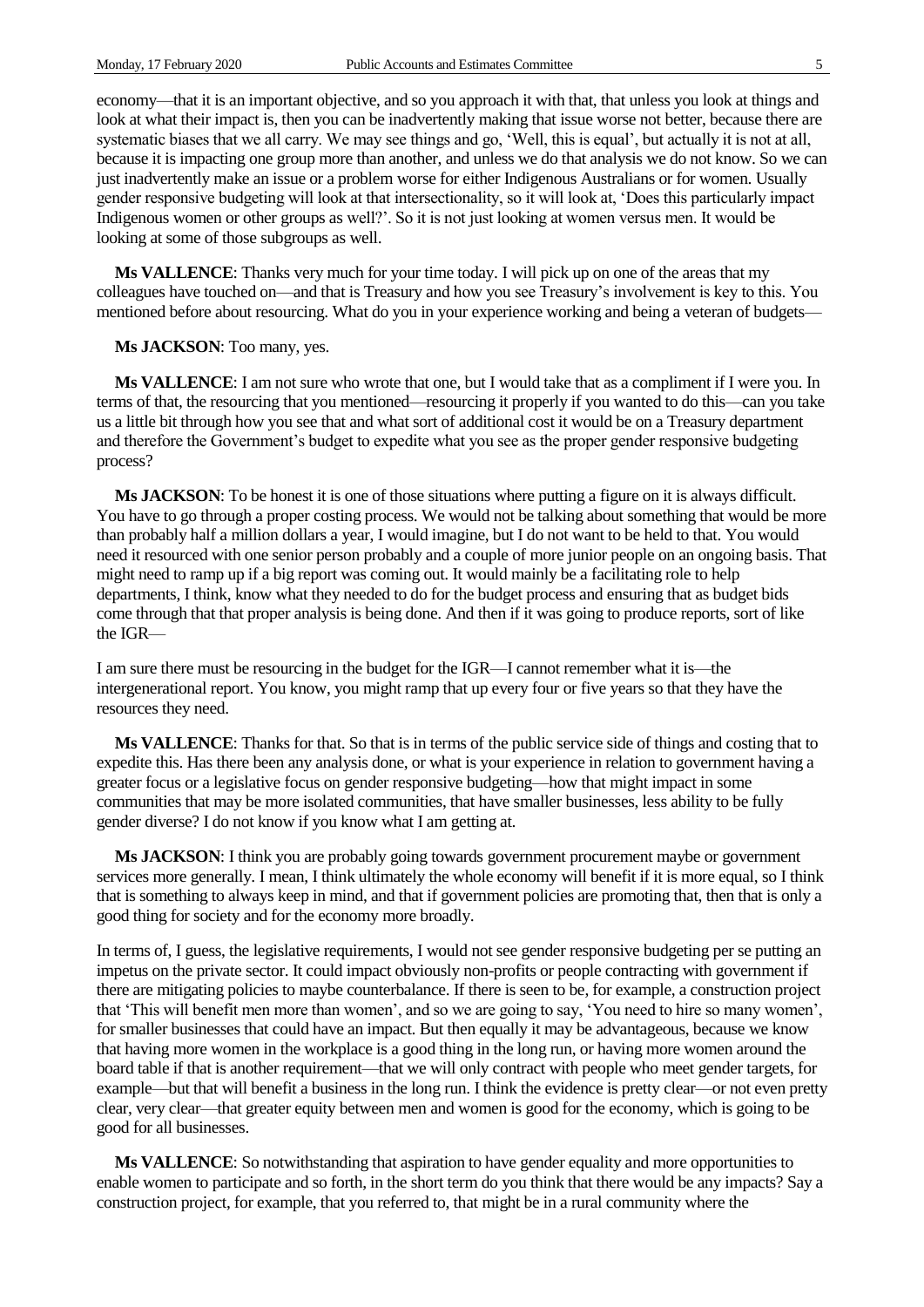opportunity, one might say, would be to give local rural businesses the opportunity to do that work of providing services to the government, but they may not meet targets and therefore another player that might be from Melbourne, for example, will get that opportunity first. Is that something that you have looked into?

**Ms JACKSON**: Look, no, it is not. I mean, I think there are always hypotheticals where you can sort of go, 'This would occur'. I guess any procurement process is weighing up a lot of different factors, and gender targets would just be one of those factors at play. I assume that if the government was looking at two bids and one was for more jobs in the regions, that is a difficult counterbalance. But it is good that they know there is that trade-off as well. So really gender responsive budgeting would not necessarily say, 'Well, you just choose the one that is always best for women'. But it gives you an idea of what your trade-off is. Because if you do not even have that analysis or that lens, you do not even know what you are deciding.

**Mr RICHARDSON**: Thank you, Angela, for your time today. Two-pronged question on this I guess policy area and frame. This can be a very politically charged area, particularly nationally we see the gender debate. But I think your point about economics is really important, and how it being more equal, more inclusive leads to better economic outcomes. How do you get to a point where agreed norms are in place, whether that is across the Parliament or in legislation, to ensure that the whittling away that you talked about at a federal level does not permeate future legislation or parliamentary ambition?

**Ms JACKSON**: Well, I think to start with a legislative framework is helpful, because it is much harder to amend legislation than it is to just make administrative changes. That is why I think the legislative framework is important. How do you get everyone to agree forever? If you find the answer, let me know. It is about proving that it works. It is about embedding it in everything that we do, but ultimately the Parliament is supreme and each Parliament will make their own decisions. So you need to weigh that up. But I think getting it right, doing it comprehensively and showing that it can work and that Victoria is a leader—I think that Victoria has shown over the last 30 years that it is a leader across a number of different fields—will help. But legislative framework I think would be the number one thing.

**Mr RICHARDSON**: So if, for argument's sake, we have an example where human rights are infringed upon, we have a charter of human rights. It probably goes to Bridget's point about where there are difficulties with, say, the hypotheticals that Bridget talked about, where there could be a reporting mechanism that squares it away if that is a minister or a Treasurer that puts that forward. Are there any international jurisdictions you can refer to or that you have knowledge of that follow that path, to I guess reconcile some of those tensions? What lead would the Victorian Parliament be looking to take from other jurisdictions?

**Ms JACKSON**: In terms of accountability?

**Mr RICHARDSON**: Yes, and even just the justification of where rights or ambitions may be infringed.

**Ms JACKSON**: Through gender responsive budgeting?

#### **Mr RICHARDSON**: Yes.

**Ms JACKSON**: As far as I am aware there is nowhere where something would incur a legal penalty from gender responsive budgeting. It is more a framework that sets out what the government will do. So I do not really see it maybe in the same way as human rights; I would see it as quite a different sort of framework. I am not sure—maybe I am not really quite understanding where you are coming from.

**Mr RICHARDSON**: I think if you are putting forward a budget with those accountabilities, obviously you have got a measurable and an ambition that you are trying to set. So if that has been described in, say, an annex to a budget document that we all scrutinise each year, what does that look like in terms of its impact and its utility?

**Ms JACKSON**: If you look at the Canadian example, I think that is probably the best example. I do not know if you have seen that or you have had a look at it as a Committee, but it is excellent in terms of what it does. It sets out what the targets are, what the progress against those targets is and what the initiatives have been, and it is really clear to see where things are going well and where things are not. That is the